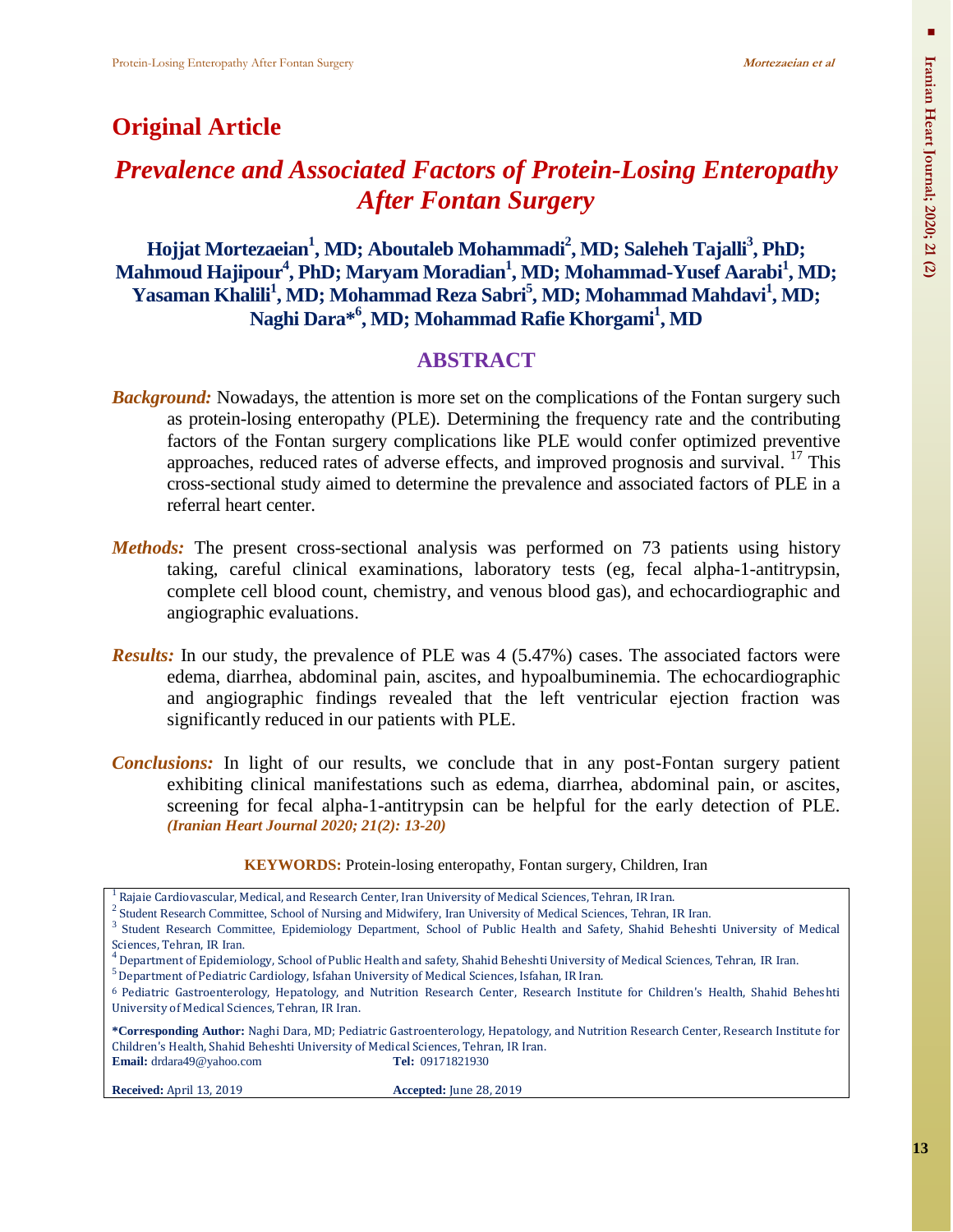ontan and Baudet<sup> $1$ </sup> described a pioneering surgical technique in 1971 and, thus, saved the lives of thousands ontan and Baudet<sup>1</sup> described a pioneering surgical technique in 1971 and, thus, saved the lives of thousands of children afflicted with congenital heart diseases such as tricuspid atresia and single functional ventricle. Thereafter, Kreutzer et al  $2$  applied the modality to treat most forms of functional single ventricles. The subsequent years witnessed intermittent modifications in the technique and currently, the Fontan surgery is used for separating the systemic and pulmonary venous returns with the aim of palliating thromboembolic events and hypoxemia, preserving ventricular function, and prolonging survival.<sup>3</sup>

Sometimes, patients undergoing the Fontan surgery are at risk of developing the significant complication of protein-losing enteropathy (PLE), even several years after surgery.  $4.5$  PLE is an uncommon complication characterized by hypoproteinemia, hypoalbuminemia, pitting edema, increased fecal alpha-1-antitrypsin (A1AT), and ascites secondary to excessive gastrointestinal protein loss. 6 The detection of A1AT in a random stool sample has been widely used as the most sensitive screening tool in the diagnosis of PLE.  $^7$ 

The prevalence of PLE in patients after the Fontan and modified Fontan surgical techniques has been reported to be 13.4% and  $5\%$  to  $15\%$ , respectively. Nonetheless, it is associated with a high mortality rate and ominous prognosis. Indeed, the 5-year survival of patients with PLE after surgery has been reported to range between 46% and 59%, despite vigorous treatment. 5, 10 PLE is mainly manifested by symptoms of protein loss and waxing, including hypoproteinemia and edema, whereas other silent manifestations are ascites, diarrhea, pleural and pericardial effusion, and malnutrition.  $\frac{11}{1}$  Depending on the severity of PLE, steatorrhea, abdominal distension, lymphopenia, and hypogammaglobulinemia can also appear.<sup>4,</sup> 11, 15

Susceptibility to infections is related to hypogammaglobulinemia due to protein leakage and plastic bronchitis accompanied by the formation of exudative airway casts. <sup>16</sup> However, the risk factors for the occurrence of PLE are still ambiguous.

Nowadays, the attention is more set on the complications of the Fontan surgery such as PLE. Determining the frequency rate and contributing factors of the Fontan surgery complications like PLE would result in enhanced preventive approaches, reduced rates of adverse effects, and improved prognosis and survival.  $17$  In the current cross-sectional study, we aimed to determine the prevalence and associated factors of PLE in our referral heart center.

#### **METHODS**

### **Study Design and Setting**

This cross-sectional study was conducted in order to determine the frequency and associated factors of PLE after the Fontan surgery in a referral heart center between September 2017 and December 2018. The study protocol was approved by the Ethics Committee of Iran University of Medical Sciences (IR.IUMS.SMD.REC1396.9411169002),

which granted sampling permit to Rajaie Cardiovascular, Medical, and Research Center, Tehran, Iran.

### **Patients and Measurement**

The present study recruited 73 patients, who were referred to our pediatric cardiology outpatient clinic between September 2017 and December 2018 (Fig. 1). A pediatric cardiologist performed history-taking and careful clinical examinations from all the children, who were aged between 1 and 18 years and scheduled for the Fontan surgery. The exclusion criteria consisted of age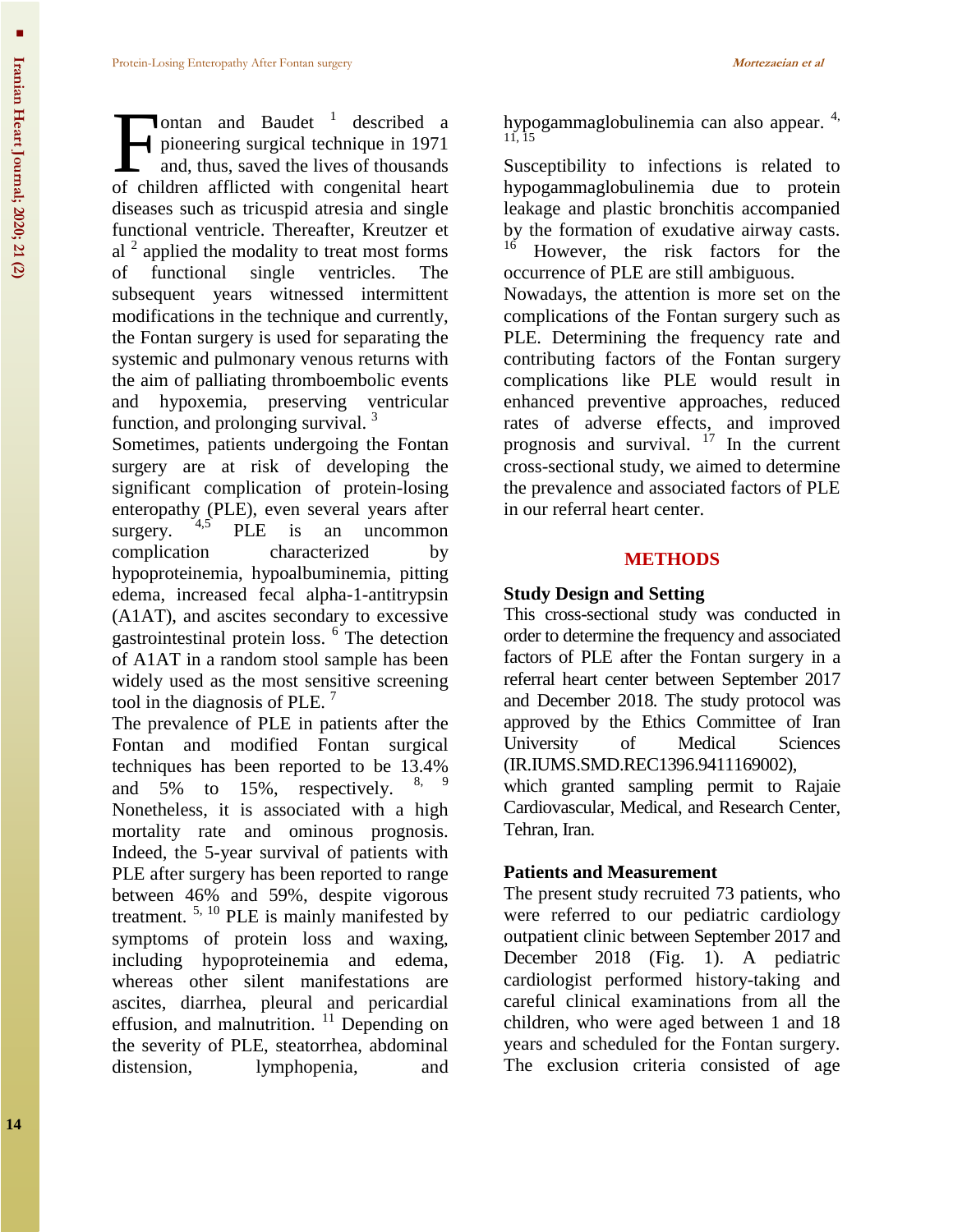below 1 year and age above 18 at the time of the Fontan surgery, in addition to having incomplete data and the diagnosis of PLE with other etiologies.

The objectives of the study were fully explained to the children's parents, and informed consent was obtained. For all the patients, echocardiography was carried out. The applied laboratory tests included complete blood count, blood urea nitrogen, creatinine, alanine aminotransferase, aspartate aminotransferase, alkaline phosphatase, calcium, albumin, total protein, the prothrombin time, the partial thromboplastin time, the international normalized ratio, and venous blood gas.

If the patients presented with peripheral edema, diarrhea, abdominal pain, or pleural/pericardial effusion accompanied by hypoalbuminemia, hypoproteinemia, hypocalcemia, or lymphopenia, they were assessed for fecal A1AT. A fecal A1AT level of higher than 54 mg/dL was regarded as PLE.  $^{18}$ 

All the study subjects were referred to a pediatric gastroenterologist to differentiate PLE from the other causes of hypoproteinemia and hypoalbuminemia.

The patients were divided into 2 groups of with and without PLE, and different factors were compared between the groups. The required data were extracted from existing data in the hospital records including age at surgery, preoperative heart anatomy, preoperative angiography indices (ie, pulmonary artery pressure and end-diastolic ventricular pressure), fenestration, postoperative hospitalization, postoperative anticoagulant use, and the time passed from surgery.

#### **Outcome**

The diagnosis of PLE was based on the Cromme–Dijkhuis definition. PLE was considered a hypoalbuminemia level of below 2.5 g/dL and a hypoproteinemia level of below 4.5 g/dL, along with an elevated fecal A1AT level  $(> 54 \text{ mg/dL in } 24 \text{ hours})$ without overt protein loss via nongastrointestinal routes. 18

### **Statistical Analysis**

The data were statistically analyzed using SPSS software, version 16. The Kolmogorov–Smirnov test was applied to check the normality. The quantitative and qualitative variables were reported as the mean (standard deviation [SD]) and frequencies (percentages). The Pearson  $\chi^2$  test and the Fisher exact test were used to compare the quantitative variables, and the  $\chi^2$ test was applied to compare the qualitative variables. The significance level was set at a *P* value of less than 0.05.



**Figure 1:** Flowchart for determining the patients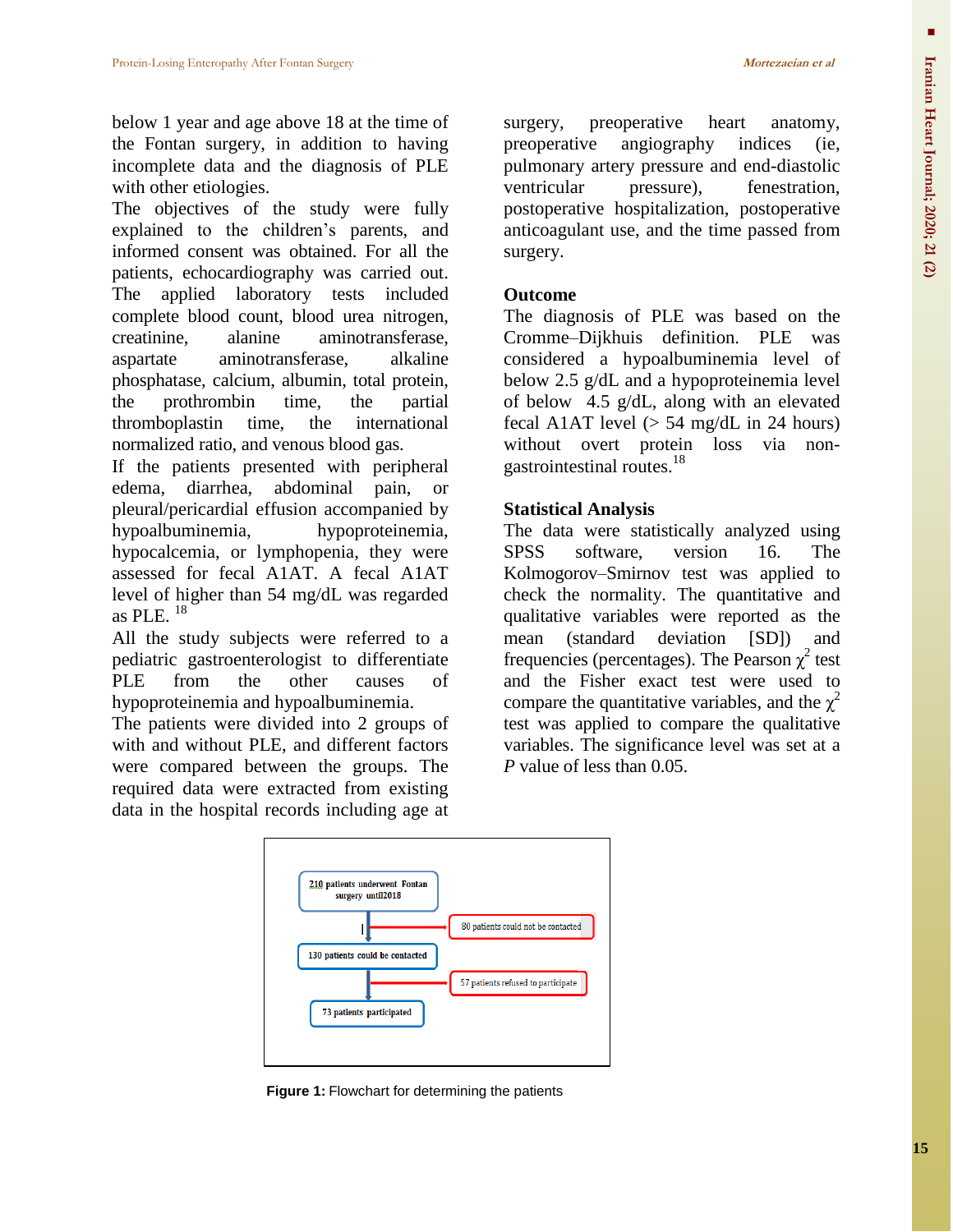#### **RESULTS**

The current study was performed on 73 patients, of whom 43 (58%) were male. The mean age of the study population was 11 years. PLE was diagnosed in 4 (5.47%) patients. The mean  $\pm$  SD of postoperative hospitalization in the patients with and without PLE was  $45.3 \pm 40.6$  and  $22.2 \pm 1$ 12.7, respectively. The average time for the development of PLE after the Fontan surgery was 5.2 years. The mean  $\pm$  SD of age at surgery in the patients with and without PLE was  $8.1 \pm 3.0$  and  $6.7 \pm 3.0$  years, correspondingly. The common clinical manifestations in the patients with and without PLE were cyanosis (100% vs 47.1%, respectively) and clubbing (100% vs 24.6%, respectively). The significant laboratory findings were hypoalbuminemia and hypoproteinemia. There was a significant relationship between edema and PLE inasmuch as edema increased the odds of PLE development ( $P \leq 0.001$ ). Diarrhea, abdominal pain, ascites, and hypoalbuminemia had significant

relationships with PLE ( $P \leq 0.05$ ). There was no significant difference concerning anticoagulant usage in the patients with and without PLE (Table 1).

The echocardiographic and angiographic findings revealed that the mean of the left ventricular ejection fraction was significantly reduced in the PLE group. In the PLE and non-PLE groups, respectively, tricuspid atresia was seen in 50% and 53.6%, double-inlet left ventricle in 25% and 20.2%, [complete atrioventricular canal](https://www.heart.org/en/health-topics/congenital-heart-defects/about-congenital-heart-defects/complete-atrioventricular-canal-defect-cavc)  [defects](https://www.heart.org/en/health-topics/congenital-heart-defects/about-congenital-heart-defects/complete-atrioventricular-canal-defect-cavc) in 25% and 5.8%, levo-transposition of the great arteries–large ventricular septal defects (VSDs) in 0% and 7.2%, dextrotransposition of the great arteries–large VSDs in 0% and 4.3%, [tetralogy of Fallot–](https://www.cincinnatichildrens.org/health/t/tof) large VSDs in 0% and 1.45%, large VSDs in 0% and 2.9%, double-outlet right ventricle– large VSDs in 0% and 1.45%, and mitral valve atresia in 0% and 2.9%—without statistically significant differences between the 2 groups (Table 2).

| <b>Factor</b>                 |                   | With PLE $(n=4)$  | <b>Without PLE (n=69)</b> | P value |
|-------------------------------|-------------------|-------------------|---------------------------|---------|
| Gender                        | male<br>female    | 3(75%)<br>1(25%)  | 40(57%)<br>29(42%)        | ≤0.001  |
| Mean of age                   | (y)               | 11.75             | 11.42                     |         |
| <b>Clinical Manifestation</b> |                   |                   |                           |         |
| Edema                         |                   | 3(75%)            | $1(1.4\%)$                | ≤0.001  |
| Diarrhea                      |                   | 1(25%)            | $0(0\%)$                  | ≤0.05   |
| Abdominal pain                |                   | 3(75%)            | 2(2.8%)                   | ≤0.001  |
| Cyanosis                      |                   | 4(100%)           | 33(47.8%)                 |         |
| <b>Ascites</b>                |                   | 4(100%)           | $1(1.4\%)$                | ≤0.001  |
| Clubbing                      |                   | 1(25%)            | 17(24.6%)                 |         |
| Hypoalbuminemia               |                   | 3(75%)            | 65(94.2%)                 | ≤0.005  |
| Hypoproteinemia               |                   | 1(25%)            | 13(18.8%)                 |         |
| <b>Laboratory Finding</b>     |                   |                   |                           |         |
| PT.                           | <b>Sec</b>        | $18.5 \pm 2.08$   | $16.25 \pm 3.09$          |         |
| <b>PTT</b>                    | <b>Sec</b>        | $36.00 \pm 1.63$  | $34.45 \pm 8.89$          |         |
| <b>INR</b>                    |                   | $1.65 \pm 0.16$   | $2.12 \pm 5.02$           |         |
| <b>WBC</b>                    | $C/mm^3$          | 7350.00 ± 2747.73 | 6618 ± 2073.60            |         |
| Lymphocyte                    | $C/mm^3$          | $23.65 \pm 13.54$ | $31.83 \pm 9.73$          |         |
| Neutrophil                    | C/mm <sup>3</sup> | 72.00 ± 11.34     | $63.34 \pm 10.64$         |         |

| Table 1: Demographic and clinical manifestation findings across the groups |  |  |  |
|----------------------------------------------------------------------------|--|--|--|
|                                                                            |  |  |  |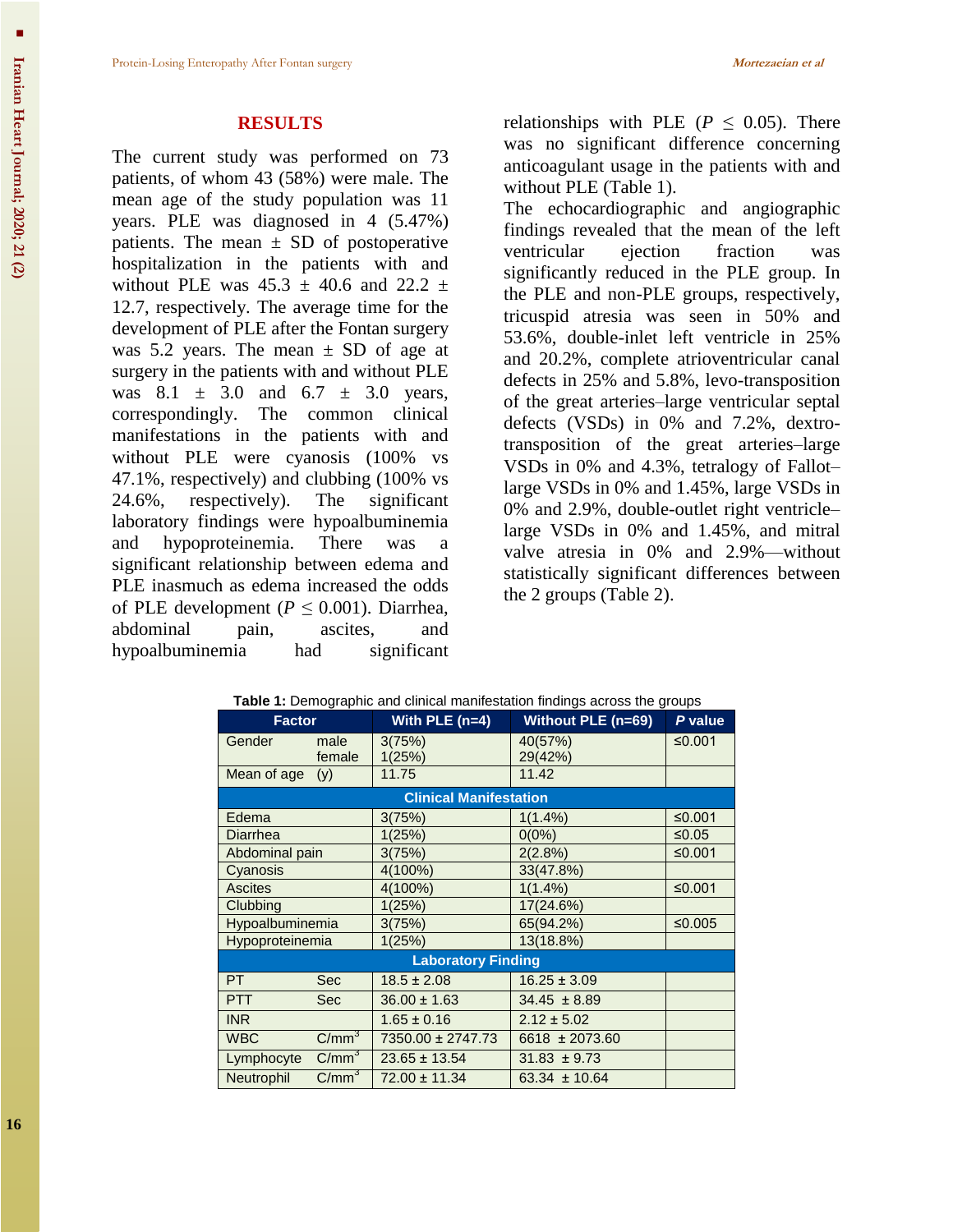| Hemoglobin                       | mg/dl | $15.10 \pm 2.47$    | $14.82 \pm 1.87$    |       |  |
|----------------------------------|-------|---------------------|---------------------|-------|--|
| Hematocrit                       | %     | $45.28 \pm 7.64$    | $44.05 \pm 5.30$    |       |  |
| Platelet count C/mm <sup>3</sup> |       | $329.50 \pm 120.51$ | $217.85 \pm 63.63$  | 0.002 |  |
| <b>BUN</b>                       | mg/dl | $13.25 \pm 2.22$    | $12.02 \pm 4.04$    |       |  |
| Creatinine                       | mg/dl | $0.65 \pm 0.17$     | $0.60 \pm 0.15$     |       |  |
| <b>AST</b>                       | u/l   | $37.25 \pm 16.68$   | $32.82 \pm 8.12$    |       |  |
| <b>ALT</b>                       | u/l   | $35.50 \pm 11.90$   | $23.66 \pm 9.08$    | 0.015 |  |
| <b>ALP</b>                       | u/l   | $381.25 \pm 212.03$ | $466.43 \pm 210.03$ |       |  |
| calcium                          | mg/dl | $8.85 \pm 0.70$     | $9.49 \pm 1.20$     |       |  |
| <b>Venous Blood Gas</b>          |       |                     |                     |       |  |
| <b>PH</b>                        |       | $7.41 \pm 0.08$     | $7.38 \pm 0.04$     |       |  |
| PO <sub>2</sub>                  | mm Hg | $40.33 \pm 7.51$    | $35.69 \pm 24.27$   |       |  |
| PCO <sub>2</sub>                 | mm Hg | $33.00 \pm 16.37$   | $38.00 \pm 7.16$    |       |  |
| HCO <sub>3</sub>                 | mEq/I | $20.33 \pm 6.81$    | $22.40 \pm 3.92$    |       |  |

PLE, Protein-losing enteropathy; PT, Prothrombin time; PTT, Partial thromboplastin time; INR, International normalized ratio; WBC, White blood cell; BUN, Blood urea nitrogen; AST, Aspartate aminotransferase; ALT, Alanine aminotransferase; ALP, Alkaline phosphatase

**Table 2:** Echocardiographic and angiographic findings across the groups

| <b>Factor</b>       | With PLE $(n=4)$                                                 | Without PLE (n=69)                          | P value            |
|---------------------|------------------------------------------------------------------|---------------------------------------------|--------------------|
| <b>LVEF</b><br>$\%$ | 15.81 ±3500                                                      | $5.48 \pm 49.04$                            | 0.001              |
| AV valve            | mild to moderate                                                 | mild to moderate                            | 0.648              |
| regurgitation       |                                                                  |                                             |                    |
| PAP (mm Hg)         | $2.3 \pm 13.5$                                                   | $3 + 13.75$                                 | 0.916              |
| SVEDP (mm Hg)       | $5 \pm 11.5$                                                     | $2 + 11.6$                                  | 0.842              |
| ---------           | $\sim$ 1.<br>$ - -$<br>$\sim$ $\sim$ $\sim$ $\sim$ $\sim$ $\sim$ | and the state of the state of<br>$\epsilon$ | $\cdots$<br>$\sim$ |

PLE, Protein-losing enteropathy; LVEF, Left ventricular ejection fraction; AV, Aortic valve; PAP, Pulmonary artery pressure; SVEDP, Systemic ventricular enddiastolic pressure

Additionally, the anatomic findings showed that the rate of PLE was significant in the patients with situs inversus  $(P = 0.02)$  and fenestrated palliative surgery ( $P \leq 0.05$ ). As is depicted in Table 3, the frequency of PAbanding  $(P = 0.019)$ , the bridge-to-transplant shunt  $(P = 0.036)$ , and the atriopulmonary Fontan surgery  $(P = 0.006)$  differed between the groups; nevertheless, there was no significant difference between the PLE and non-PLE groups vis-à-vis the other variables. Other differences between the groups were the need for a palliative approach  $(P = 0.024)$ and the type of the Fontan surgery  $(P =$ 0.006). ECG abnormalities were seen in 25% and 8.8% of the patients with and without PLE, respectively, with the difference not constituting statistical significance  $(P > 0.05)$ . The mean postoperative hospitalization was

 $45.3 \pm 40.6$  and  $22.2 \pm 12.7$  in the patients with and without PLE, correspondingly, which constituted a statistically significant difference  $(P = 0.001)$  (Table 3).

#### **DISCUSSION**

The frequency rate of PLE was 5.47% in our study, as opposed to 12% reported by Lin et al,  $^{19}$  14.3% by Park et al,  $^{20}$  8.3% by Pundi et al,  $^{21}$  and 7.3% by Ohuchi et al.  $^{22}$  The reason for the different rates of PLE in various studies might be different criteria for the diagnosis of PLE or different sample sizes.

The odds of the occurrence of PLE were higher in our patients with edema, abdominal pain, diarrhea, or ascites. This was in agreement with the findings of studies by Mertens et al and Jonathan et al. <sup>17, 23-25</sup>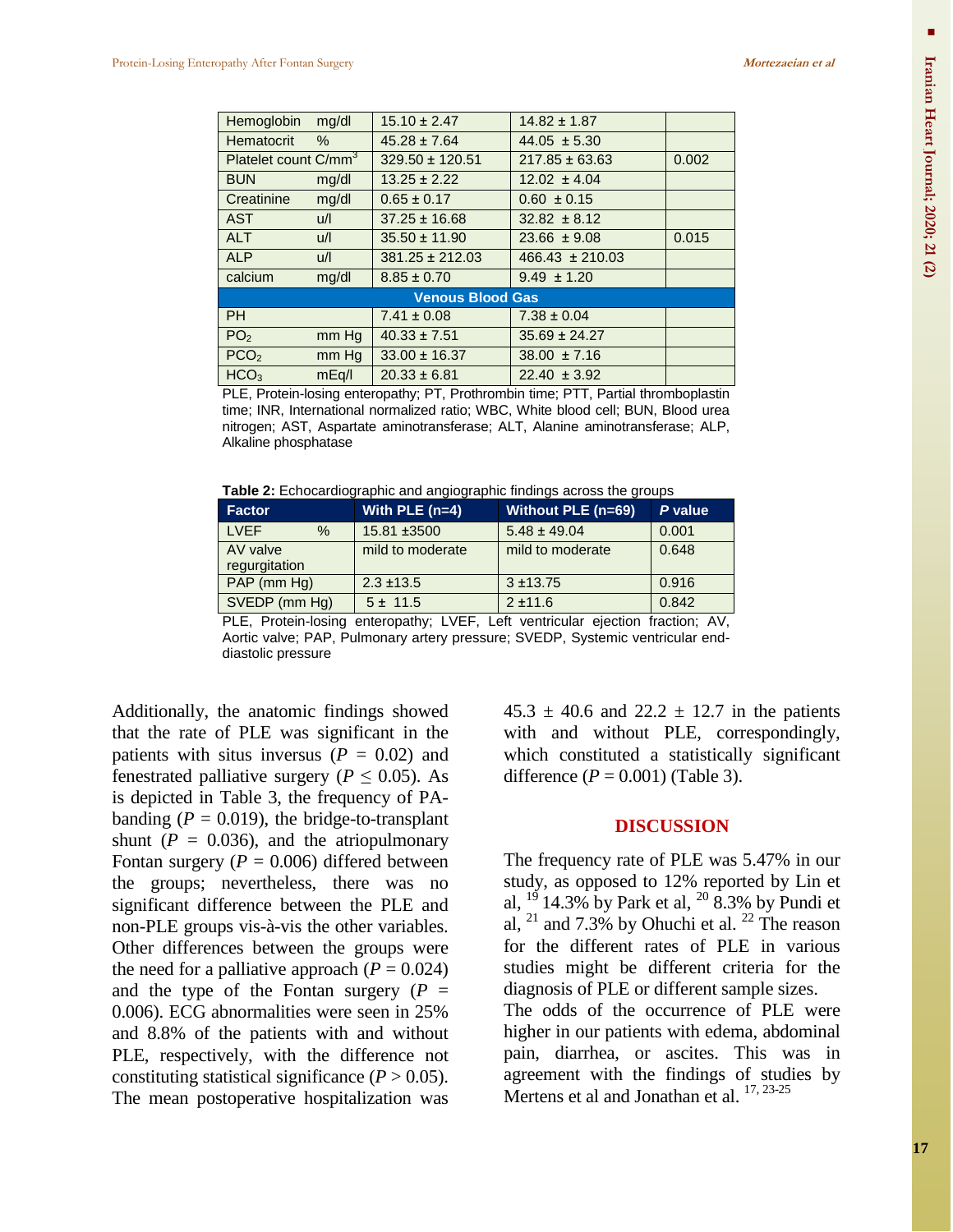PLE is characterized by decreased levels of albumin. We hypothesized that a low albumin level is a predictive factor for the future development of PLE in patients after the Fontan surgery. This was in concordance with the results of a study by Tarek et al. <sup>26</sup> Elsewhere, Kwok et al  $2^7$  reported that hypoalbuminemia, ventricular dysfunction, and artificial valve insufficiency had a meaningful relationship with PLE<br>development. Pundi et al  $^{28}$  posited that development. Pundi et al increased mean pulmonary artery pressure and increased left atrial pressure before and

after the Fontan surgery were 2 critical factors related to postoperative PLE.

In our study, heterotaxy syndrome, the need for a palliative surgical operation other than the Glenn or Fontan surgery, and the type of the Fontan surgery comprised the risk factors for PLE. Lin et al  $19$  reported various associated factors such as hypoalbuminemia and increased levels of fecal A1AT and right atrial and pulmonary artery pressures.

Ohuchi et al  $^{22}$  reported that an elevated central venous pressure, higher left ventricular end-diastolic pressure, higher pulmonary artery resistance, lower  $O_2$  saturation, lower systemic blood pressure, and lower left ventricular ejection fraction were all seen more frequently in their patients with PLE. In addition, elongated pump duration, heterotaxy syndrome, increased ventricular end-diastolic pressure, raised [pulmonary vascular](https://medical-dictionary.thefreedictionary.com/pulmonary+vascular+resistance)  [resistance,](https://medical-dictionary.thefreedictionary.com/pulmonary+vascular+resistance) and ventricular morphology were reported as risk factors in other studies. 5, 23, 29 The type and duration of medical treatment after the Fontan surgery may also affect the occurrence of PLE.  $30, 31$ 

### **CONCLUSIONS**

In patients who undergo the Fontan surgery and develop such clinical manifestations as ascites, edema, abdominal pain, and diarrhea, screening for fecal A1AT can be

helpful for the early detection of PLE. New therapeutic approaches and preventive strategies are necessary to treat this group of patients, to prevent late complications, and to improve the surveillance of the Fontan procedure. Indeed, we recommend future multicenter studies on this topic, with larger sample sizes and extended follow-up periods in our country, Iran.

### **Conflict of Interest**

The authors hereby declare no conflict of interest.

### **Ethical Approval**

All the procedures performed in the current study were in accordance with the standards of the Ethics Committee of Iran University of Medical Sciences and the 1964 Helsinki declaration and its later amendments or comparable ethical standards. This limited cross-sectional study meets the criteria for waiver by the Ethics Committee of Iran University of Medical Sciences (IR.IUMS.SMD.REC1396.9411169002).

#### **REFERENCES**

- **1.** Fontan F, Baudet E. Surgical repair of tricuspid atresia. Thorax. 1971;26(3):240-8.
- **2.** Kreutzer G. An operation for the correction of tricuspid atresia. J Thorac Cardiovasc Surg. 1973;66:613-21.
- **3.** Zheng J, Li Z, Li Q, Li X. Meta-analysis of Fontan procedure. Herz. 2018;1-8.
- **4.** Sylvester FA. Protein-losing enteropathy. Pediatric Gastrointestinal and Liver Disease: Elsevier Inc. 2011; Chapter 6:133-142.
- **5.** Meadows J, Jenkins K. Protein-losing enteropathy: integrating a new disease paradigm into recommendations for prevention and treatment. Cardiology in the Young. 2011;21(4):363-77.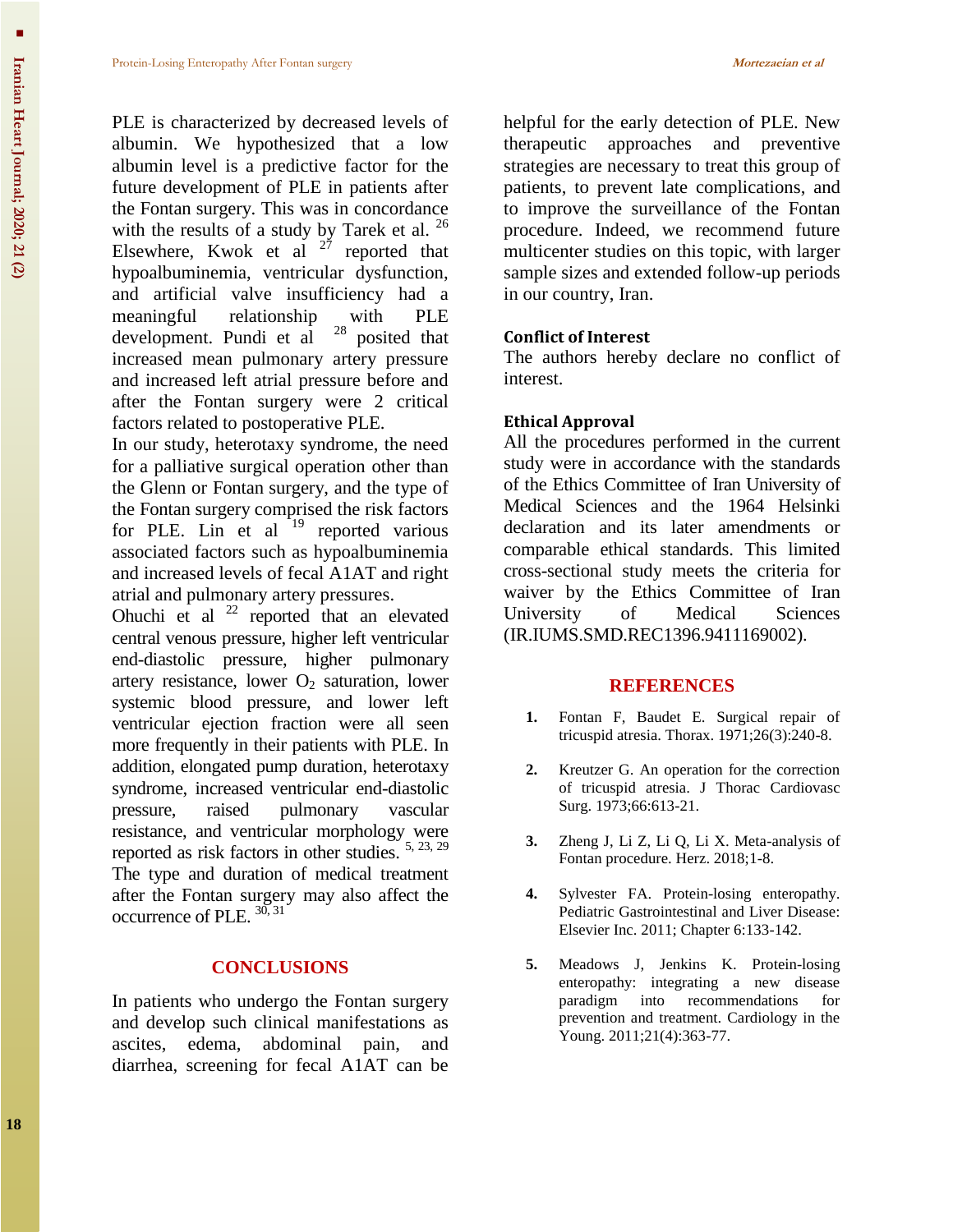- **6.** Du Bois F, Stiller B, Borth-Bruhns T, Unseld B, Kubicki R, Hoehn R, et al. Echocardiographic characteristics in Fontan patients before the onset of protein-losing enteropathy or plastic bronchitis. Echocardiography. 2018;35(1):79-84.
- **7.** Guandalini S, Vaziri H. Diarrhea: diagnostic and therapeutic advances: Springer Science & Business Media; 2010; Chapter 7:125-127.
- **8.** Fishberger SB, Wernovsky G, Gentles TL, Gauvreau K, Burnetta J, Mayer Jr JE, et al. Factors that influence the development of atrial flutter after the Fontan operation. The Journal of thoracic and cardiovascular surgery. 1997;113(1):80-6.
- **9.** Schumacher KR, Gossett J, Guleserian K, Naftel DC, Pruitt E, Dodd D, et al. Fontanassociated protein-losing enteropathy and heart transplant: a Pediatric Heart Transplant Study analysis. The Journal of Heart and Lung Transplantation. 2015;34(9):1169-76.
- **10.** Feldt RH, Driscoll DJ, Offord KP, Cha RH, Perrault J, Schaff HV, et al. Protein-losing enteropathy after the Fontan operation. The Journal of Thoracic and Cardiovascular Surgery. 1996;112(3):672-80.
- **11.** Umar SB, DiBaise JK. Protein-losing enteropathy: case illustrations and clinical review. The American journal of gastroenterology. 2010;105(1):43.
- **12.** Braamskamp MJ, Dolman KM, Tabbers MM. Clinical practice. European journal of pediatrics. 2010;169(10):1179-85.
- **13.** Goldstein J, Wright R. Protein-Losing Enteropathies. Diarrhea: Springer; 2010; 117-39.
- **14.** Al Sinani S, Al Rawahi Y, Abdoon H. Octreotide in Hennekam syndrome-associated intestinal lymphangiectasia. World Journal of Gastroenterology: WJG. 2012;18(43):6333.
- **15.** Simpson KE, Cibulka N, Lee CK, Huddleston CH, Canter CE. Failed Fontan heart transplant candidates with preserved vs impaired ventricular ejection: 2 distinct patient populations. The Journal of Heart and Lung Transplantation. 2012;31(5):545-7.
- **16.** Racz J, Mane G, Ford M, Schmidt L, Myers J, Standiford TJ, et al. Immunophenotyping and protein profiling of Fontan-associated plastic bronchitis airway casts. Annals of the American Thoracic Society. 2013;10(2):98- 107.
- **17.** John AS, Johnson JA, Khan M, Driscoll DJ, Warnes CA, Cetta F. Clinical outcomes and improved survival in patients with proteinlosing enteropathy after the Fontan operation. Journal of the American College of Cardiology. 2014;64(1):54-62.
- **18.** ten Cate FEU, Hannes T, Germund I, Khalil M, Huntgeburth M, Apitz C, et al. Towards a proposal for a universal diagnostic definition of protein-losing enteropathy in Fontan patients: a systematic review. Heart. 2016;102(14):1115-9.
- **19.** Lin W, Hwang M, Chung H, Chu J, Lai M, Yang J, et al. Protein-losing enteropathy after the Fontan operation: clinical analysis of nine cases. Chang Gung medical journal. 2006;29(5):505.
- **20.** Park HK, Shin HJ, Park YH. Outcomes of Fontan conversion for failing Fontan circulation: mid-term results. Interactive cardiovascular and thoracic surgery. 2016;23(1):14-7.
- **21.** Pundi KN, Johnson JN, Dearani JA, Pundi KN, Li Z, Hinck CA, et al. 40-year followup after the Fontan operation: long-term outcomes of 1,052 patients. Journal of the American College of Cardiology. 2015;66(15):1700-10.
- **22.** Ohuchi H, Yasuda K, Miyazaki A, Kitano M, Sakaguchi H, Yazaki S, et al. Haemodynamic characteristics before and after the onset of protein losing enteropathy in patients after the Fontan operation. European Journal of Cardio-Thoracic Surgery. 2013;43(3):e49-e57.
- **23.** Mertens L, Hagler DJ, Sauer U, Somerville J, Gewillig M. Protein-losing enteropathy after the Fontan operation: an international multicenter study. The Journal of thoracic and cardiovascular surgery. 1998;115(5):1063-73.
- **24.** Levitt DG, Levitt MD. Protein losing enteropathy: comprehensive review of the